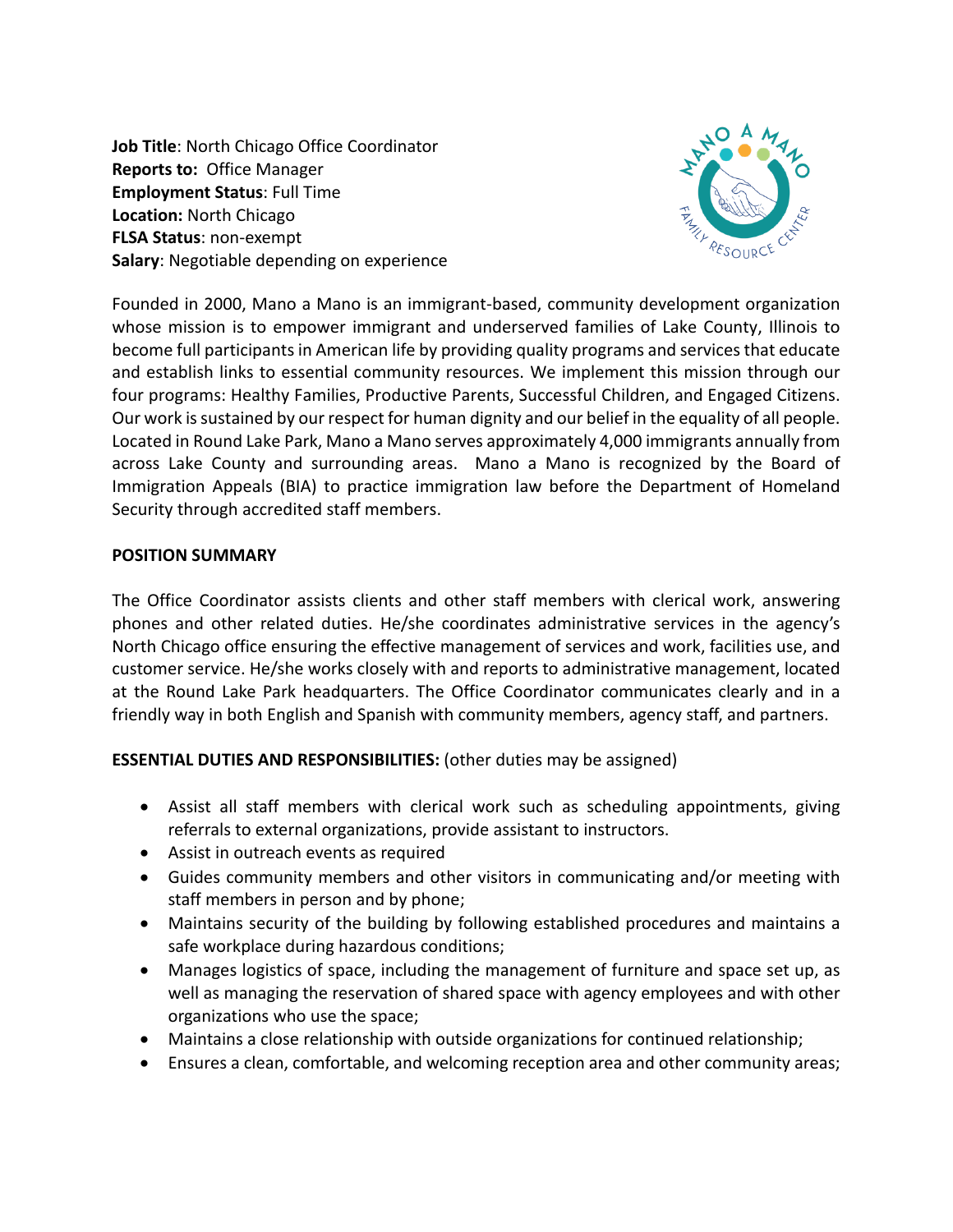- Answers phones and receives visitors in English and Spanish, taking phone and in-person messages and transfers phone calls to the requisite staff members;
- Enters and manages data in agency databases as assigned;
- Oversees and uses office equipment including computers, fax, postage machine, copy machine, and other equipment;
- Supports purchasing and management of agency office inventory;
- Serves as the point of contact for North Chicago-based employees to schedule IT maintenance as needed;
- Provides information about the organization and its programs to the public accurately and efficiently;
- Maintains continuity among work teams by documenting and communicating actions, irregularities, and continuing needs;
- Monitors appointments for North Chicago-based staff and sends daily or weekly reports as deemed necessary, request additional appointments if needed; Maintain database for all leases to inform Office Manager of any upcoming changes, when a lease is close to expiring initiate process to change vendor or update lease
- Supports Agency's translation and interpretation services on an as needed basis, including the proofreading of all translations and make minor edits; and
- Manages printing and mailing on an as needed basis in support of other staff

## **Qualifications and skills:**

To perform this job successfully, an individual must be able to perform each essential duty satisfactorily. The individual must be fully bilingual (English and Spanish), must have excellent people and computer skills, must have excellent leadership skills, must be able to understand immigrant issues, demonstrate ability to communicate effectively in both English and Spanish, this will be a position in which most of the time the qualified individual will be working on their own without supervision, have strong problem solving skills, a good attitude and excellent office skills.

## **Required Education and Professional Experience:**

All applicants must have minimum of a High school diploma, computer experience (Email, Word, and Excel knowledge), and experience in clerical work (or an equivalent combination of all of the above). He/she must be able to manage basic office equipment including computers, phones, fax machines, printers, etc.